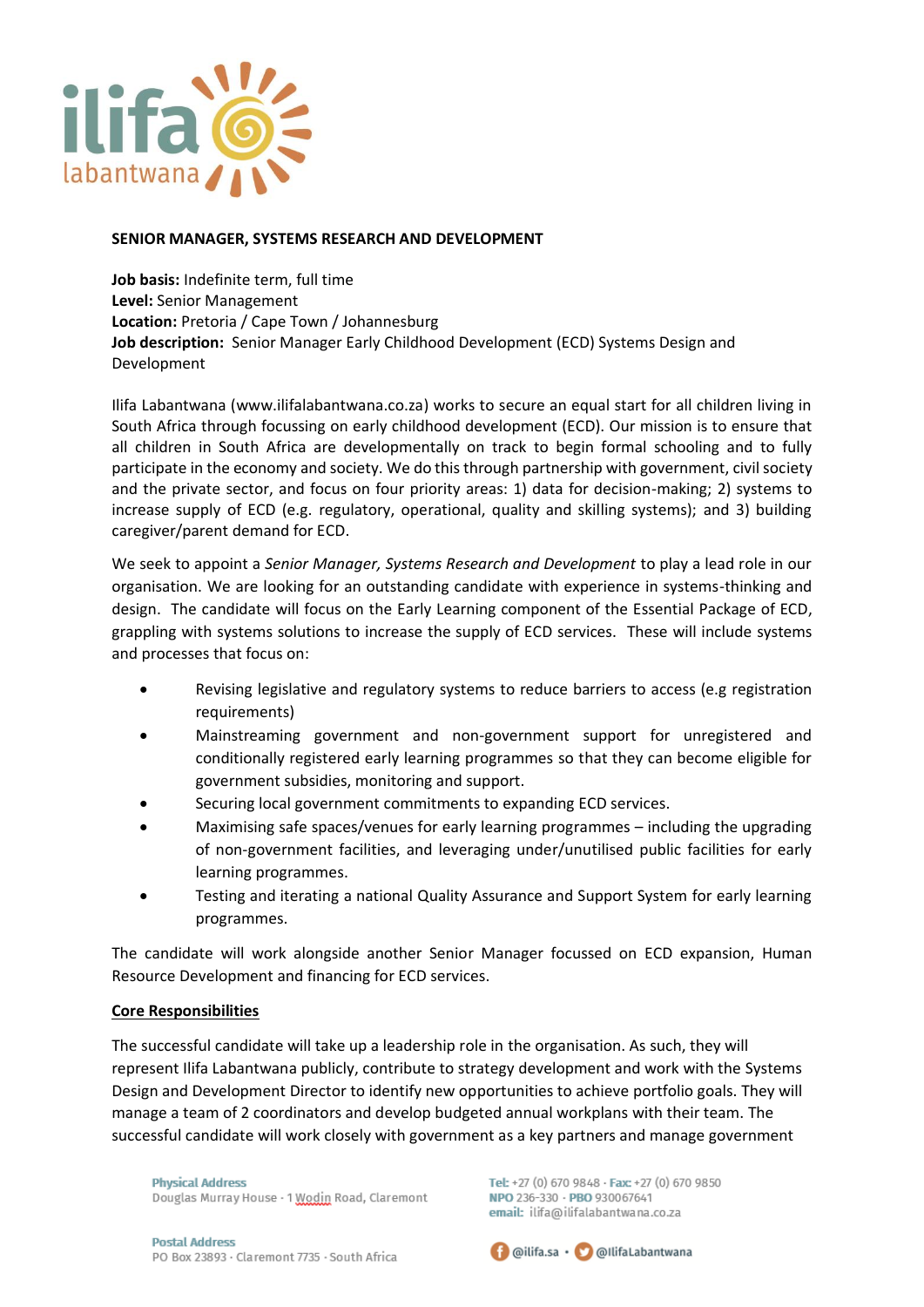

relationships. Close working relationships with other non government organisations are important for this role.

The core responsibilities of the candidate will include:

- Research and design of evidence-based, innovative systems solutions (such as frameworks, tools, processes and products) to support systems optimization and/or reform.
- Piloting systems initiatives in field i.e. managing relationships for pilots, designing pilots, project-managing pilots and managing any contracted consultants or social partners.
- Stakeholder management of government and non-government partners; for the purposes of partnership development and management, capacity-building and change management.

## **The ideal candidate:**

- Must have the following:
	- $\circ$  Tertiary degree with 5 8 years of relevant professional experience.
	- $\circ$  Great communication skills verbal and written
	- o Strong research and analytical skills; with the ability to translate evidence into implementable tools, processes and projects
	- $\circ$  Strong project management experience, and the ability to manage staff and expert consultants
	- o Understanding and appreciation of human-centred design principles
	- $\circ$  An understanding of public policy and government systems, and experience working with government and non-government partners
	- o Excellent relationship management skills
	- o Excellent computer literacy is essential especially in MS Outlook, MS Word and MS Excel.
	- o Be self-driven, entrepreneurial and a team player all at the same time!
	- $\circ$  Be adaptable and flexible willing to take on new opportunities that arise aligned to the vision of the organisations
	- $\circ$  Behave in an ethical way that is aligned with the values of the organization
	- o Be willing to travel (mostly domestic, but frequently; depending on COVID risk)
- The following are desirable
	- o Knowledge of regulatory, compliance, infrastructure, quality and expansion challenges in the ECD sector
	- o Knowledge of how laws and regulation affect ECD
	- o Understanding of how national, provincial and local government environments affect ECD
	- o Experience working in one or more components of the ECD essential package
	- o Able to break down complex processes and process map

## **Applications will be reviewed on a rolling basis until 1 December 2021, with an anticipated start date in February 2022.**

**Physical Address** Douglas Murray House · 1 Wodin Road, Claremont

Tel: +27 (0) 670 9848 · Fax: +27 (0) 670 9850 NPO 236-330 · PBO 930067641 email: ilifa@ilifalabantwana.co.za

**Postal Address** PO Box 23893 - Claremont 7735 - South Africa